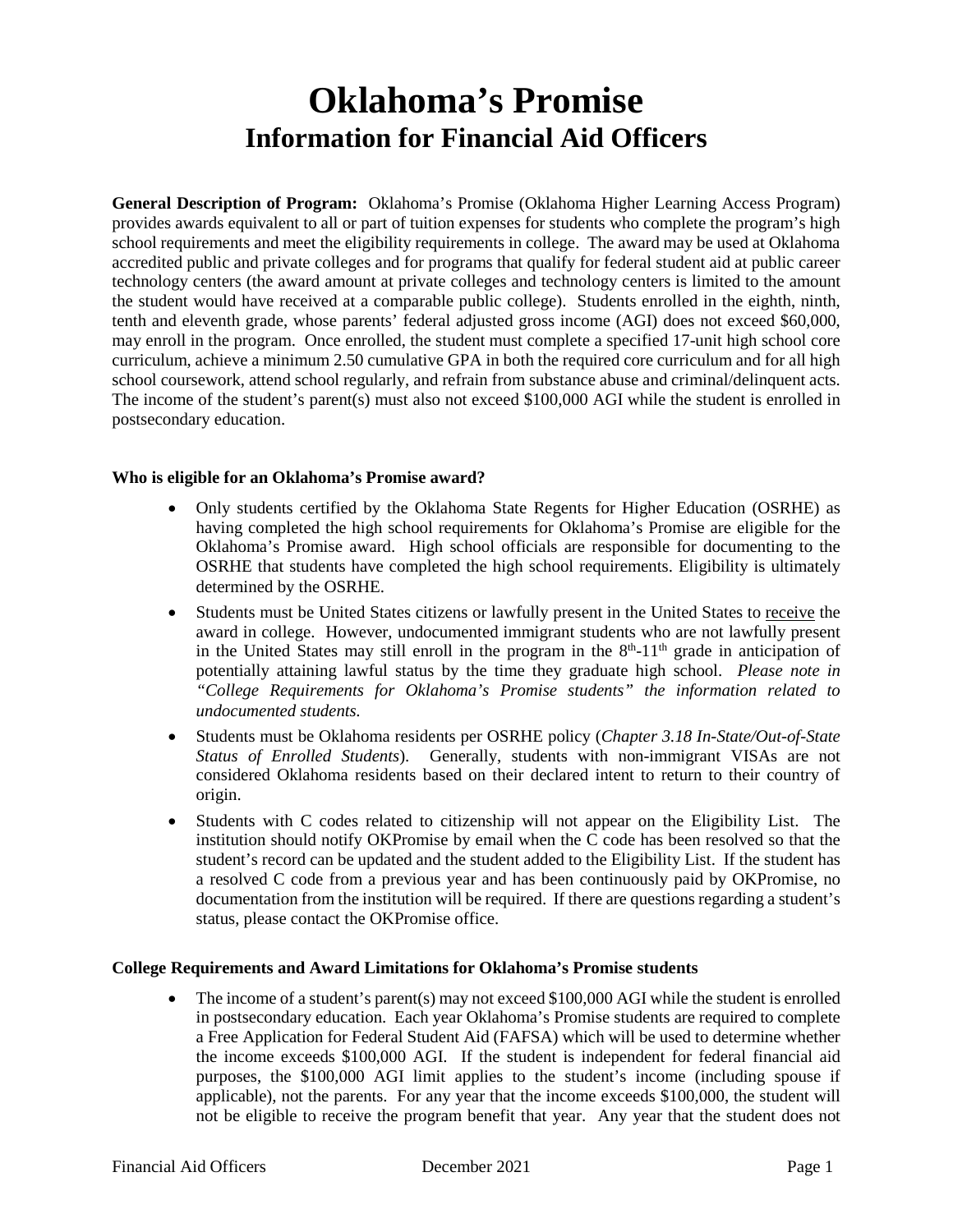student's five–year period of scholarship eligibility. receive the award because their income exceeds the income limit will count toward the

 A student who was adopted while in the permanent custody of the Oklahoma Department of Human Services, in the court-ordered custody of a licensed private nonprofit child-placing Act, shall be subject to the following income limit at the time the student begins postsecondary education and prior to receiving any program benefit award: agency, or federally recognized Indian tribe, as defined by the federal Indian Child Welfare

- o For a student adopted between birth and twelve (12) years of age, the federal adjusted gross income of the student's parent(s) may not exceed \$150,000 per year.
- adjusted gross income of the student's parent(s) may not exceed \$200,000 per year. o For a student adopted between thirteen (13) and seventeen (17) years of age, the federal
- o If the adopted student is determined to be independent of the student's parents for the income of the student (including spouse if applicable), not the income of the federal financial aid purposes, the determination of the income limit shall be based on parent(s).

 waived on a case by case basis; however, alternative verifiable documentation of compliance In extraordinary circumstances, the requirement to file the FAFSA for this purpose may be will be required.

- school. The Oklahoma State Regents for Higher Education may award the Oklahoma's Promise benefits for a student's first semester or other academic unit of postsecondary enrollment taken more than three (3) years after the student graduates from high school or completes an educational program equivalent to high school graduation if the student is a member of the Armed Forces of the United States, the Reserve Corps of the Armed Forces of prior to the end of the three-year period. Such three-year period shall be extended by the length • Students must begin postsecondary education within three years of graduating from high the United States, or the Oklahoma National Guard, and is ordered to active duty or active duty for special work or training and due to the duty commitment the student is unable to enroll of the term of duty.
- of five consecutive years or the completion of a bachelor degree, **whichever comes first**. When a student earns a bachelor degree at your institution, please notify the OKPromise office so that we can update the eligibility list. Additionally, beginning with 2018 high school graduates, • Once a student begins postsecondary education, he/she is eligible for benefits for a maximum students will also be subject to a limitation on paid hours of 129. See additional details below.

 The student's five-year expiration date is noted on the eligibility list. Access to the eligibility list is available at: [https://www.okhighered.org/ohlap/ohlapelig/Login.aspx.](https://www.okhighered.org/ohlap/ohlapelig/Login.aspx) (Office personnel has received his/her first disbursement or attendance is confirmed, an expiration date will appear on the eligibility record. The Oklahoma State Regents for Higher Education may award the Oklahoma's Promise benefits for courses of postsecondary units taken more than five (5) that require access to this site must have a username and password for the OSRHE Secure Access File Exchange (O-SAFE) site. Please contact the OKPromise office for additional details.) If the student receives his/her bachelor degree prior to the expiration date, their eligibility ends upon completion of the degree requirements. Missing expiration dates generally indicate that the student's initial start date has not been determined. Once a student years after the student's first semester of postsecondary enrollment only in hardship circumstances; provided, however, no Oklahoma's Promise participant may receive benefits beyond a cumulative time period of five (5) years.

 • **Students graduating from high school in 2018 and after will be able to receive payment more than 129 hours may be granted**. Students enrolled in a baccalaureate degree program **for no more than 129 credit hours; however, exceptions for degree programs that require**  that requires in excess of 129 semester credit hours, may receive payment for the number of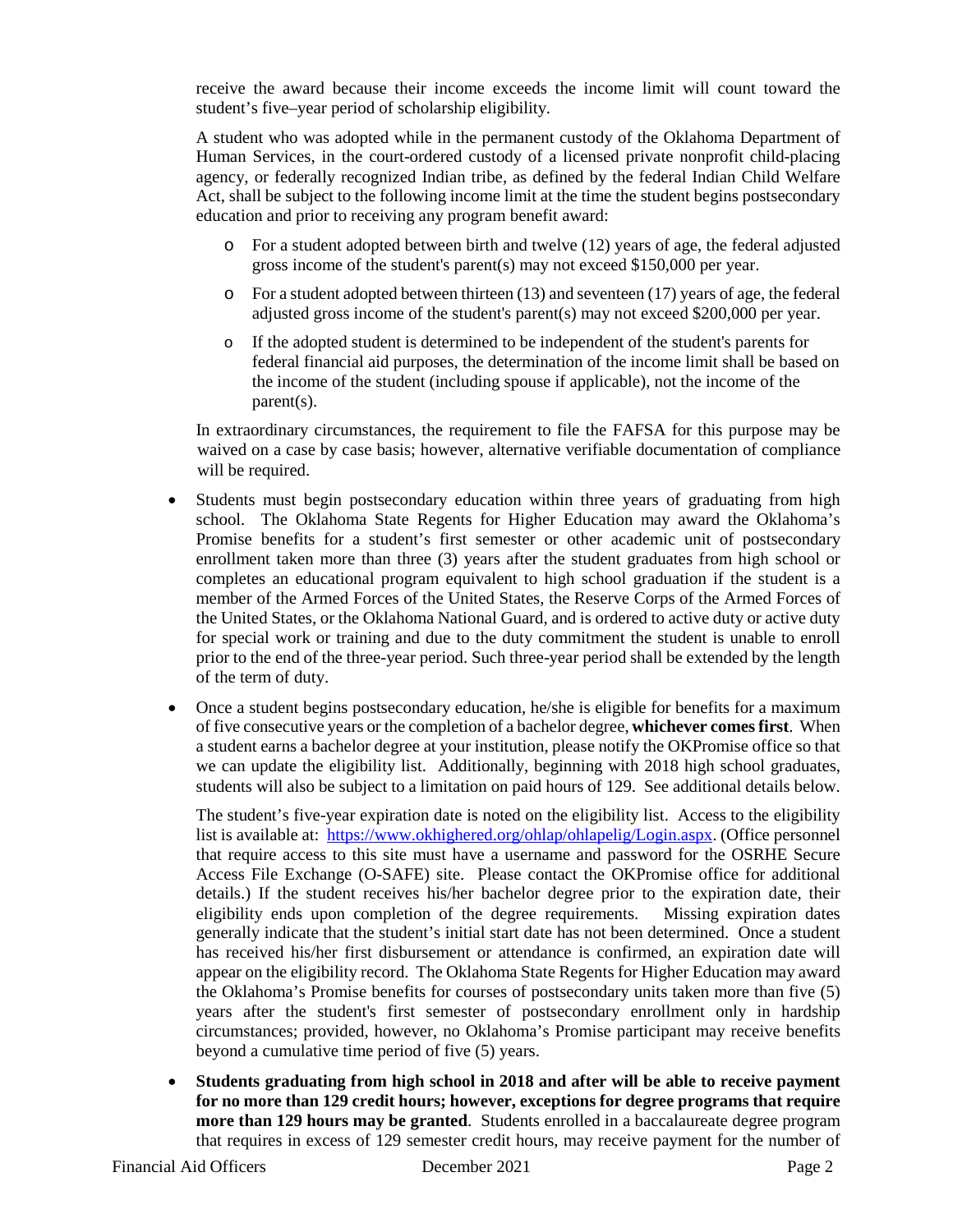who are enrolled in a first professional degree program that does not require completion of a baccalaureate degree and that requires in excess of 129 semester credit hours, may receive maximum of 150 semester credit hours or the equivalent. semester credit hours required by the degree program. Students without a baccalaureate degree payment for the number of semester credit hours required by the degree program up to a

- • If the university allows students to enroll in graduate-level courses prior to completion of a will only pay at the undergraduate tuition rate; it will not pay at the graduate-level tuition rate. baccalaureate degree **and** within both the credit hour and five year eligibility limitations, students can use Oklahoma's Promise to help pay for the tuition. However, Oklahoma's Promise
- they plan to attend. Oklahoma's Promise students admitted to an institution by special admission standards are not eligible for the Oklahoma's Promise award their first semester of enrollment. Completion of the Oklahoma's Promise requirements does not guarantee • Oklahoma's Promise students must meet the regular admission requirements for the institution admission to an institution of higher education.
- The Oklahoma's Promise award will **NOT** be available for the summer semester immediately awards for the first summer semester. The first awards will be available for the fall semester. following high school graduation. Since official eligibility for the OKPromise award is not determined until high school graduation, eligibility cannot be determined in time to process However, once the student is officially verified in our system, he/she may use the award in summer semesters of later years.
- **Beginning with the fall of 2018**, Oklahoma's Promise will no longer pay for remedial courses for which the student does not receive college academic credit (usually referred to as zero-level courses).
- and maintain a minimum 2.00 cumulative GPA after 30 semester credit hours are completed. academic standing according to the standards of the institution or school in which they are • Oklahoma's Promise students must maintain good academic standing in college to remain eligible for benefits. "Good academic standing" at public colleges and universities is defined by the OSRHE retention standards policy (OSRHE Admission Policy). In short, the policy requires students to achieve at least a 1.70 GPA during his/her first 30 semester credit hours Students attending a private institution or public career technology center shall maintain good enrolled.
- • All Oklahoma's Promise recipients are subject to the institution's Satisfactory Academic Progress (SAP) policy. If any Oklahoma's Promise student recipient is not eligible to receive Title IV aid as defined by the institution's SAP policy, the student is not eligible to receive Oklahoma's Promise.
- • Oklahoma's Promise can be used for distance learning courses (correspondence, online, processing. Award payments for these courses will be limited to the tuition rate of the interactive video, etc.) offered for college credit by an eligible Oklahoma institution and for college-credit courses taken through an institution's continuing education/extension divisions. However, all students must go through the financial aid and/or bursar's office for payment institution's regular on-campus undergraduate courses.
- Undocumented immigrant students may enroll in Oklahoma's Promise in the  $8<sup>th</sup>$ ,  $9<sup>th</sup>$ ,  $10<sup>th</sup>$  or 11<sup>th</sup> grade. **However, the student must be a United States citizen or lawfully present in the United States at the time they enter college to receive the program award**.

[childhood-arrivals-daca\)](https://www.dhs.gov/deferred-action-childhood-arrivals-daca) does not affect state aid eligibility at this time according to the OSRHE General Counsel's office. Many DACA eligible students receive a valid social security number for work purposes only and may believe they are eligible for aid. Students The student's eligibility for the Deferred Action for Childhood Arrivals (DACA, administered by the U.S. Department of Homeland Security; see [https://www.dhs.gov/deferred-action-](https://www.dhs.gov/deferred-action-childhood-arrivals-daca)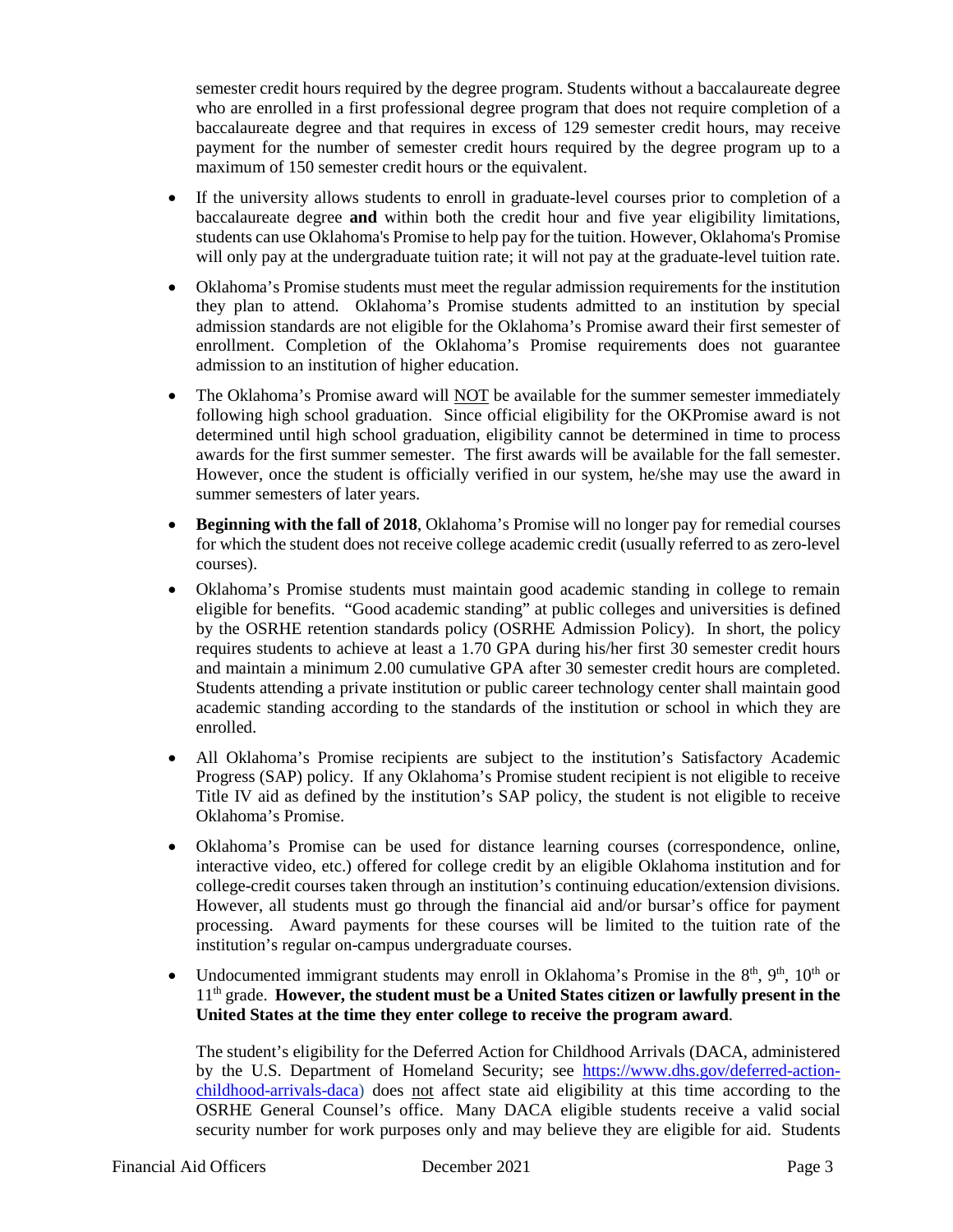with temporary DACA immigration status are not eligible to receive the Oklahoma's Promise scholarship.

## **How will the college/university know that a student is eligible to receive Oklahoma's Promise?**

- Promise eligibility verification website. A list of potentially eligible high school seniors will are placed on the eligibility list after he/she is confirmed as meeting the program's high school requirements **and** the FAFSA has been checked and the family AGI is no more than \$100,000**.**  Because FAFSA update, correction and professional judgment transactions can change this information, this data will be monitored for the full FAFSA eligibility time period each removed from the eligibility list during this time. The eligibility list should be checked before each claim is submitted. Expiration dates are added after the Oklahoma's Promise office receives the first claim for payment indicating that the student has begun attendance. For attendance information. **The lists are designed to assist you in determining eligibility; students that appear to be eligible but are later found to not be eligible. Please call to**  • The Oklahoma's Promise office makes available a list of eligible students on the Oklahoma's be available prior to high school graduation. **Please remember that this list is all students that have enrolled in Oklahoma's Promise indicating the specific graduation year. All the students on this list have NOT had their high school and/or FAFSA/income requirements checked.** Graduating seniors are removed from the potentially eligible list and academic year (for example, October 1, 2020-June 30, 2022). Students may be added and/or students that begin attendance out-of-state or begin attendance and are initially ineligible due to an over-award etc., the expiration date will be based on transcripts or other sources of **however, occasionally there are eligible students that do not appear or possibly even resolve any question of eligibility.**
- • Note beginning with the 2019-20 year, eligibility checking will be year specific. In order to to 2020-21 from 2021-22 to check for past eligibility. Please note that when checking past year eligibility, FAFSA updates made to that year's applications after April 1<sup>st</sup> may not be reflected check eligibility for fall 2020, spring 2021 or summer 2021, the year will need to be changed in the student's eligibility status. Please contact the Oklahoma's Promise office for assistance with eligibility issues involving recent changes made to a past year's FAFSA.

## **What Does the Eligibility Website Tell Users?**

- that the student is eligible if he/she is. It will show Not eligible for any social mind that a designation of "Not eligible" might also indicate various issues exist necessary paperwork to verify the high school completion requirements, the 1. Eligible/Not eligible: Using the student's social security number on the eligibility site (whether one at a time or a batch file of numbers) tells the administrative user security number that does not match our list of eligible students. Please keep in such as a social security mismatch, the high school has not yet submitted the student's family income as reported on the FAFSA has not been confirmed.
- 2. Expiration Date: This date will appear on the report only after the student has had his/her first Oklahoma's Promise disbursement or we have confirmed post- secondary attendance. This date will be five years after the student begins college. You should use this date to discontinue the student's award once the expiration date has been reached.
- 3. Last Name: This is the student's last name in the OKPromise records. If the name is different than what you have, please take note of it. It could be a name change due to marriage, etc., but it could also indicate that we have a different student on file with the SSN for which you are searching. If you believe the OKPromise information is incorrect, please contact the OKPromise office.
- 4. HS Grad: All students graduating in 2018 and thereafter will be subject to the limit on number of credit hours that can be paid by the Oklahoma's Promise program.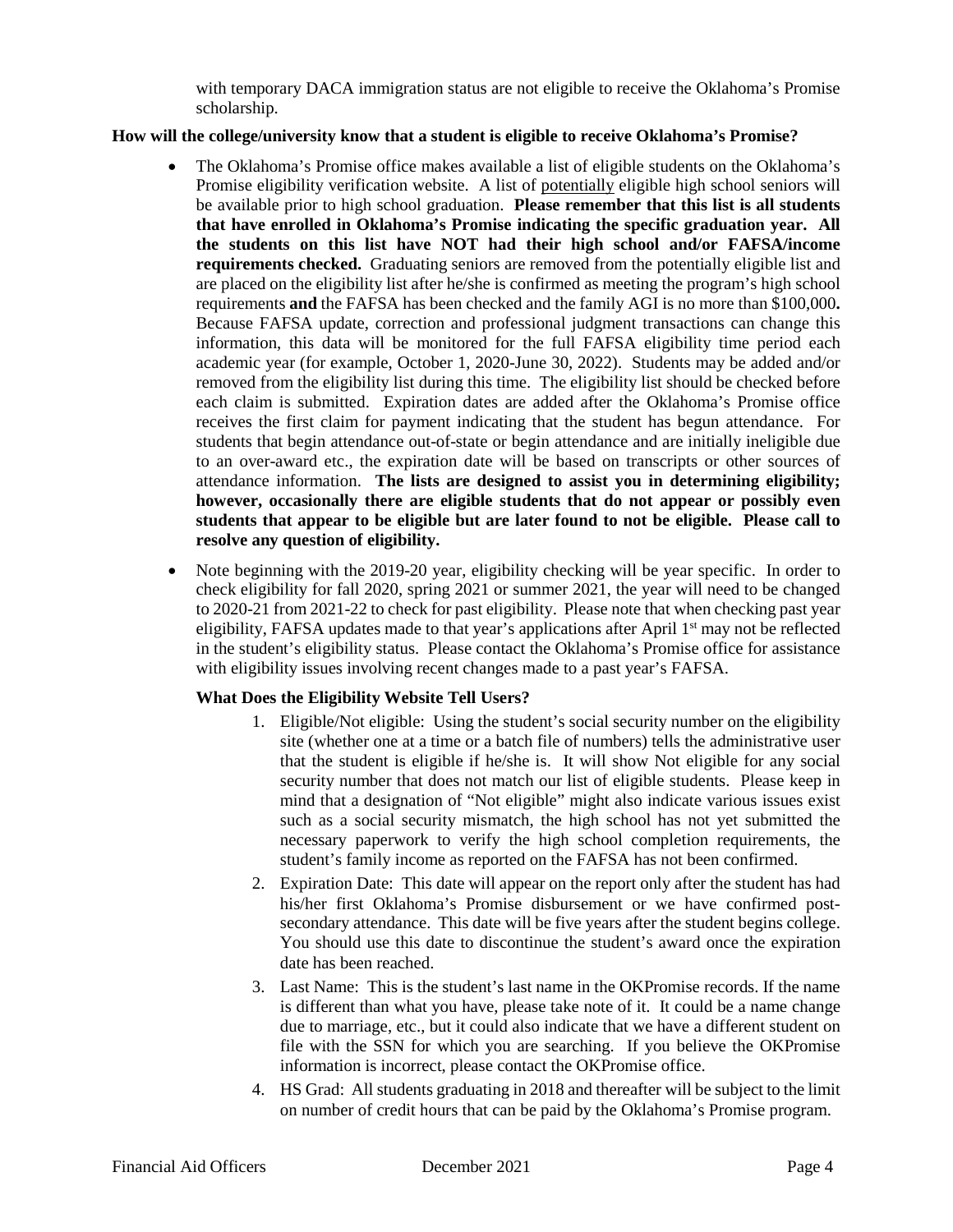- 5. Hours Allowed, Paid, Remaining: For all students graduating from high school in 2018 and thereafter, information will appear indicating the allowed hours (generally 129), the hours paid to date and the remaining number of hours that can be paid. If information has been received indicating the student's program requires additional hours, the "allowed" hours will indicate the number approved.
- It is the responsibility of the student to notify the institution's financial aid office that he/she is eligible for the Oklahoma's Promise award. Students will receive an award letter from the State Regents' office after their final paperwork has been evaluated and approved. Note: In the eligibility letter we will send to each Oklahoma's Promise graduating senior certifying their completion of the high school requirements, we will also remind the student of the requirement eligibility letter is not sufficient evidence in itself that the student is entitled to receive the to be a United States citizen or lawfully present and that the income of the student's parents may not exceed \$100,000 at the time the student begins postsecondary education. The Oklahoma's Promise award.
- Title IV requirements for each student that is flagged for verification if required**. Since income to payment. Refunds may be required for students that are verified after payment and**  • It is the responsibility of the school to complete the verification process according to federal **is required to be checked each academic year, it is important to verify that income prior found to be ineligible.**

 Generally, verification is required to be completed before the student can be submitted for not exceed the \$100,000 income limit for continued participation. However, when funds are will have to be returned to the Oklahoma's Promise program if the household income is later payment. Some discretion by the individual institutions can be exercised in cases where experience, documentation and/or historical evidence exists that the household income does claimed prior to completing the verification process, the school should be aware that the funds found to be over the limit. Caution should be used to avoid intentional unreported or underreported income.

# **What is Heroes Promise and how does it work?**

- the "Heroes Promise" program. • HB 1343 of the 2011 Oklahoma legislative session amended the Oklahoma Higher Learning Access Act to authorize certain persons to participate in the Oklahoma Higher Learning Access Program and to qualify for the program benefits. This category of program participation is be referred to as
- • The program is available to certain students who are a child of any person killed after January 1, 1, 2000, as a result of an injury sustained while in the line of duty in any branch of the United States 2000, in the line of duty in any branch of the United States Armed Forces or who died after January Armed Forces and the person who was killed or died filed an individual or joint Oklahoma income tax return for the tax year prior to the year during which the person was killed or died.
- • Students must be Oklahoma residents and can sign up for the program up to the age of 21. The requirements. The student must be approved for admission to an Oklahoma college or university. student must also begin postsecondary education by age 21. Heroes Promise students are not subject to the Oklahoma's Promise high school academic requirements or the family income
- • The student must provide the required documentation to the Oklahoma State Regents for Higher Education.
- same. This includes the payment limit of 129 credit hours for students graduating in 2018 and after will appear on the Oklahoma's Promise eligibility list. A separate claim will not be required. • Once eligibility is established and the student begins postsecondary education, the award is the same as Oklahoma's Promise and the continuing eligibility requirements and limits are also the and the exclusion of payment for zero-level college remedial courses. Heroes Promise students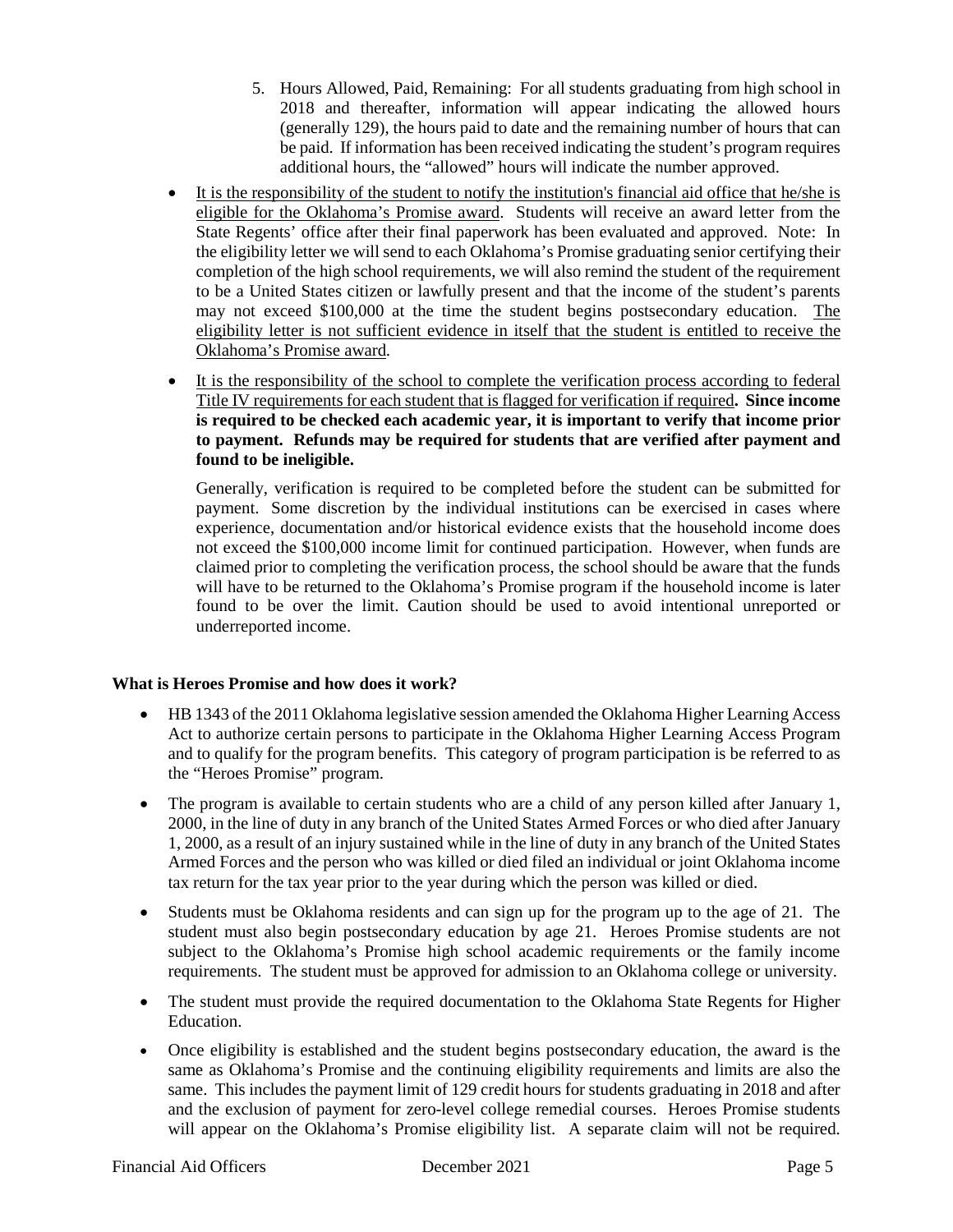Please note that because these students are not subject to the high school requirements, they will not appear on the "potential" eligibility list. For early confirmation of a student's eligibility please contact the Oklahoma's Promise office.

#### **How is the award amount determined?**

- institution attended and the number of hours in which the student enrolls. The Oklahoma's other required fees, room and board expenses, books, or other costs related to college • The Oklahoma's Promise award is not a pre-set amount; the amount depends upon the type of Promise award is calculated on the resident tuition cost only; it does not include the cost of attendance.
- Oklahoma Public Colleges and Universities: The Oklahoma's Promise award will equal the other required fees such as student activity fees, facility fees, library fees, special or remedial course fees, parking fees, etc. The final amount awarded to each student will vary depending on the tuition rates in effect at the time, the type of institution attended, and the number of credit hours in which the student is enrolled. resident tuition at Oklahoma public colleges and universities. It does not include the cost of

Examples of a semester award at public institutions:

| Type of                                              | 2021-22                                              |        | Hours                   | Оліаноніа б<br>Promise |                                  |  |
|------------------------------------------------------|------------------------------------------------------|--------|-------------------------|------------------------|----------------------------------|--|
| Public Institution                                   | Tuition Rate <sup>(1)</sup>                          |        | Enrolled <sup>(2)</sup> |                        | Semester<br>Award                |  |
| <b>Research University</b>                           | $$173.00$ per credit hr.                             | X      | 15                      | $=$ $-$                | \$2,595.00                       |  |
| <b>Regional University</b>                           | \$191.00 per credit hr.                              | X      | 15                      |                        | $=$ \$2,865.00                   |  |
| <b>Community College</b><br>Technical Branch (2 yr.) | $$117.00$ per credit hr.<br>$$140.00$ per credit hr. | X<br>X | 15<br>15                |                        | $=$ \$1,755.00<br>$=$ \$2,100.00 |  |
|                                                      |                                                      |        |                         |                        |                                  |  |

 $<sup>(1)</sup>$  Tuition rates are subject to change and may be higher or lower at different institutions; an average</sup> rate is shown. At the four-year public universities, the award is based on the non-guaranteed resident difference. tuition rate. If the student opts for the guaranteed rate of tuition, he/she will be responsible for the cost

 $^{(2)}$ Enrollment in 12-15 semester credit hours per fall or spring semester is considered full-time enrollment. While students are not required to take a certain number of credit hours each semester, students will need to take 12-15 credit hours per semester to complete a bachelor's degree within the five-year time period allowed.

 will cover a portion of the tuition at accredited independent/private colleges or universities in be equivalent to the amount the student would have received if the student had attended a • Oklahoma Independent/Private Colleges and Universities: The Oklahoma's Promise award Oklahoma. The amount awarded to a student attending an independent/private institution will comparable public institution. Comparability is determined by the Oklahoma State Regents for Higher Education.

| Examples of a semester award at independent/private institutions: |                   |                   |                  |                       |     |            |  |
|-------------------------------------------------------------------|-------------------|-------------------|------------------|-----------------------|-----|------------|--|
| Type of                                                           | Independent       | Oklahoma's        |                  |                       |     | Oklahoma's |  |
| Independent                                                       | Tuition           | Promise           |                  | Hours                 |     | Promise    |  |
| Institution                                                       | Rate <sup>1</sup> | Award             |                  | Enrolled <sup>3</sup> |     | Semester   |  |
|                                                                   |                   | Rate <sup>2</sup> |                  |                       |     | Award      |  |
| Research Univ.                                                    | \$600 / hr.       | \$173.00 / hr.    | $\mathbf{X}$     | 15                    | $=$ | \$2,595.00 |  |
| Regional Univ.                                                    | \$600 / hr.       | \$191.00 / hr.    | $\boldsymbol{X}$ | 15                    | $=$ | \$2,865.00 |  |
| Assoc. degree inst.                                               | \$600 / hr.       | \$117.00 / hr.    |                  | 15                    | $=$ | \$1,755.00 |  |

#### Examples of a semester award at independent/private institutions:

 $O<sub>1</sub>1<sub>0</sub>h<sub>0</sub>$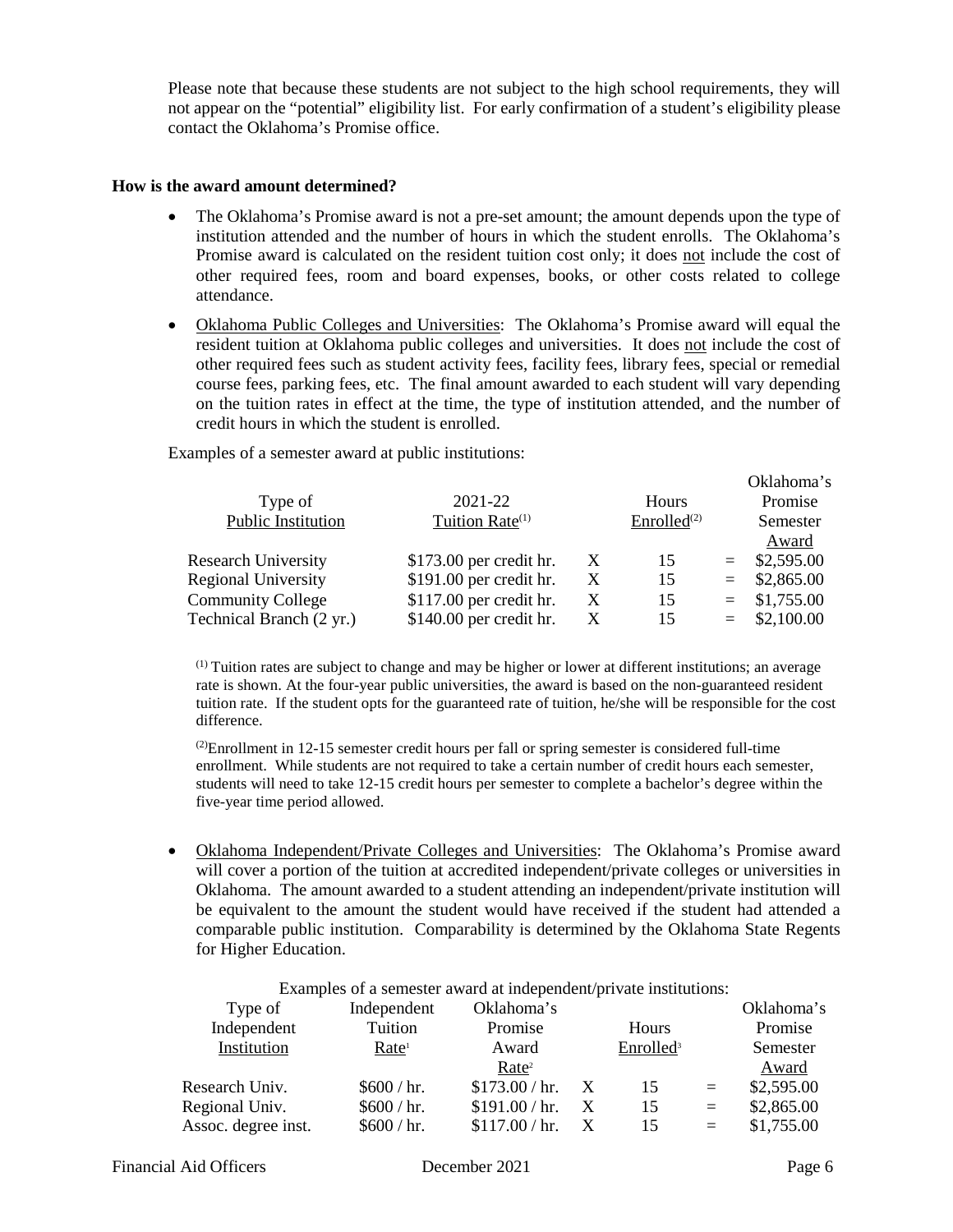1 The tuition rates shown here are for example only. Actual tuition rates may be higher or lower, and will vary by institution.

2 At independent/private research and regional universities, the Oklahoma's Promise award is the average of the rates at public institutions.

<sup>3</sup>Enrollment in 12-15 semester credit hours per fall or spring semester is considered full-time enrollment.  ${}^{3}$ Enrollment in 12-15 semester credit hours per fall or spring semester is considered full-time enrollment.<br>While students are not required to take a certain number of credit hours each semester, students will need to take 12-15 credit hours per semester to complete a bachelor's degree within the five-year time period allowed.

• Public Career Technology Programs: The OKPromise award will cover at least a portion of the requirements to be eligible for federal student financial aid. [The award is limited to an amount similar to tuition at a public two-year college.] tuition cost for enrollment in certain programs at public career technology centers supervised by the Oklahoma State Board of Career and Technology Education. Programs must meet the

 payment period. You will need to enter the total program clock hours, and clock hours per payment period on the claim form. Enter the clock hour rate for your school/program in the OK Promise Rate column N. The amount cannot exceed the per clock hour amount listed on the current claim form. Please wait to bill us after the first drop/add period so that the students are settled in their courses since the amount of the award is based on tuition. If you do not have You should bill OKPromise by the payment period for the clock hours associated with that such a date, please wait until the first day of enrollment to be sure the student is attending.

• Other Oklahoma degree granting institutions that are accredited by a national accrediting body: The Oklahoma's Promise award will be paid at a rate comparable to the rate paid to public institutions.

## **How does an institutional flat-rate tuition policy affect the Oklahoma's Promise award?**

Institutions have implemented flat-rate tuition policies with regard to Oklahoma's Promise in two ways.

- 1. The institution "exempts" Oklahoma's Promise students and processes the tuition on a per credit hour basis.
- 2. The State Regents for Higher Education have a written agreement with the institution that if the total dollar amount of OKPromise awards paid to the university for OKPromise students exceeds the amount that would have been paid on a straight per credit hour basis (as under the previous policy), then the university will refund the difference to the OKPromise program. This agreement "holds harmless" the OKPromise program as the flat-rate tuition policy is implemented.